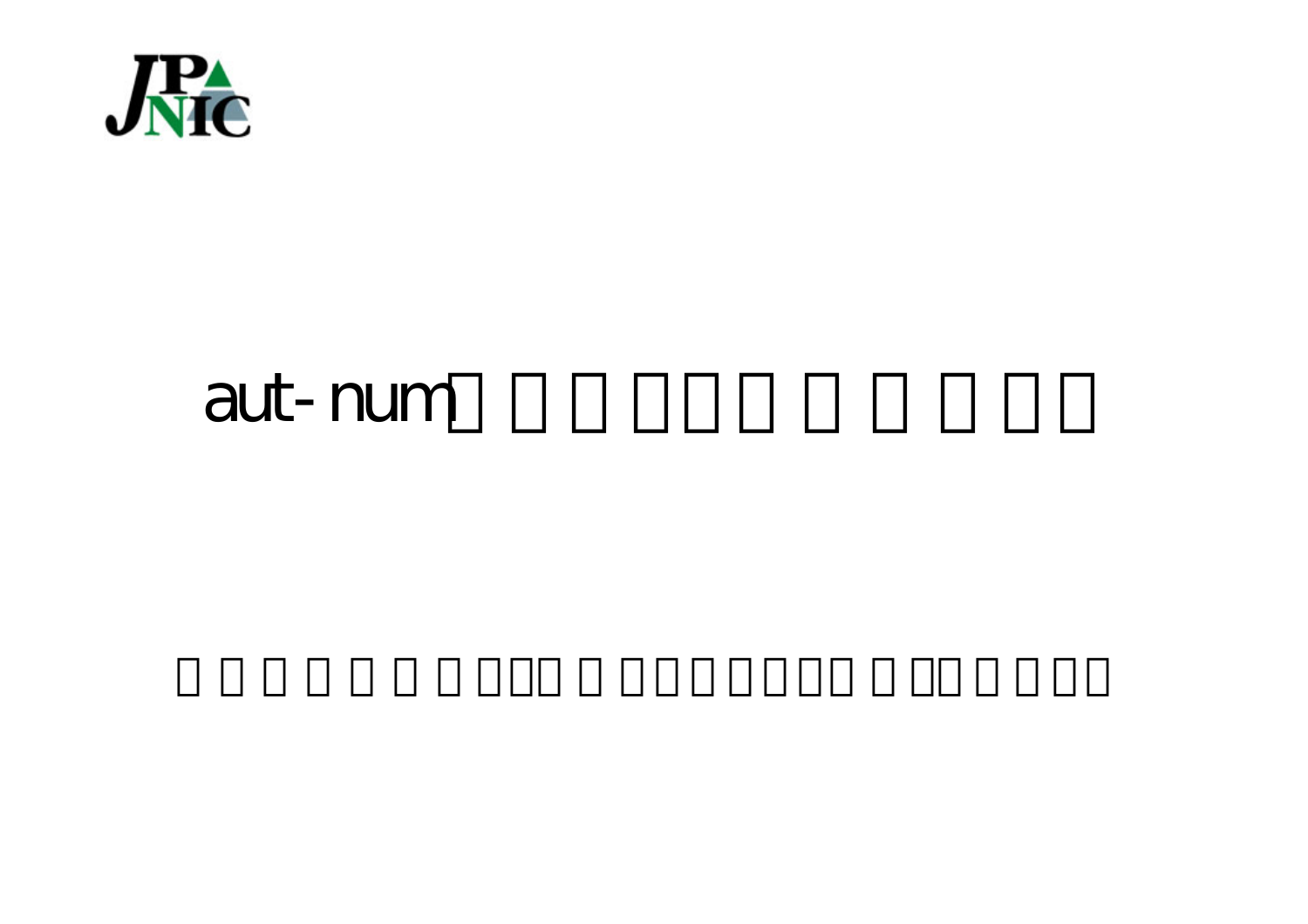

•

### 1. aut-num

AS AS363 aut-num

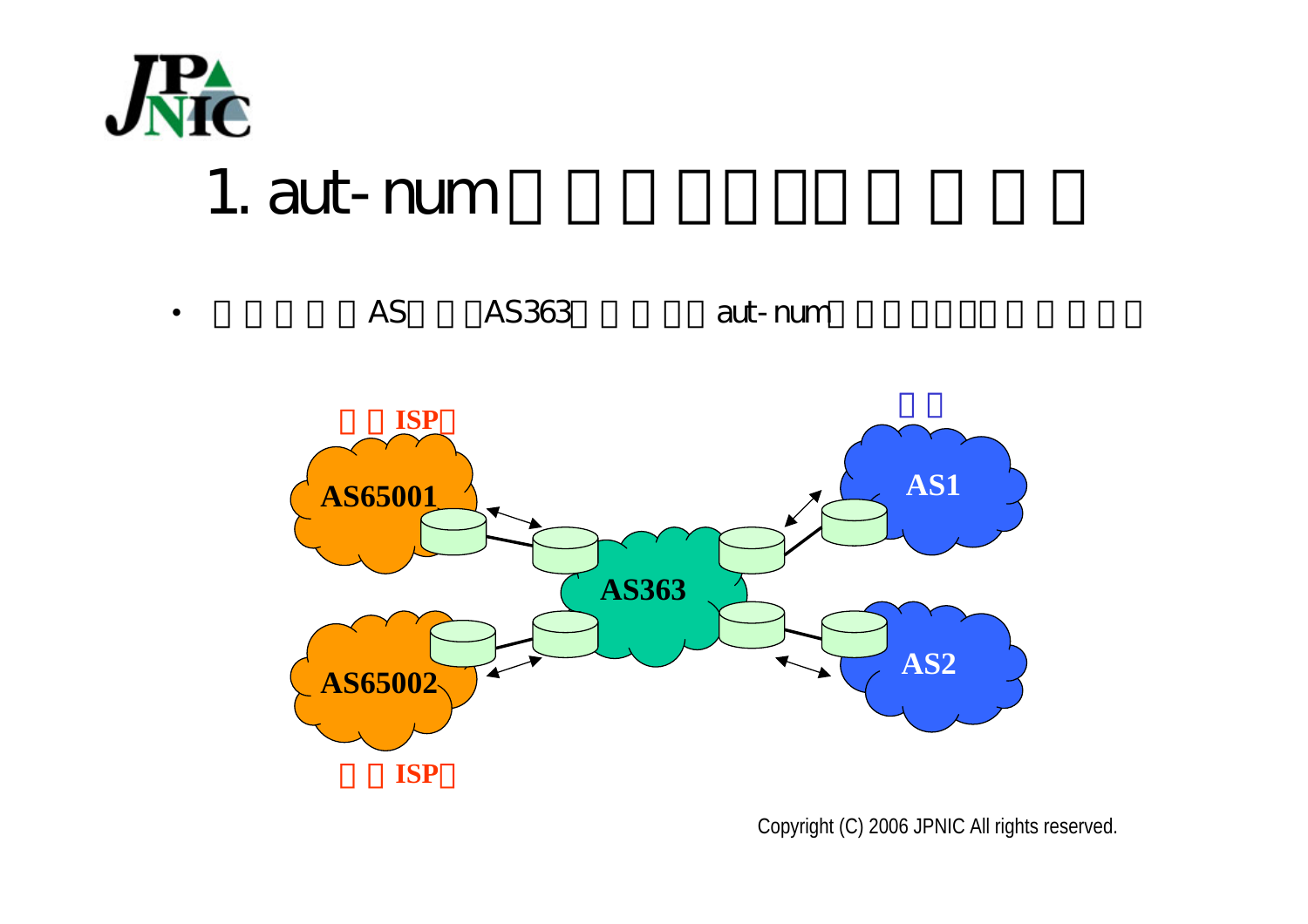

### 1-1.aut-num

aut-num:  $AS363$ as-name: MoMoTaro descr: Osarusan Inc. admin-c: osaru@osarusan.jp tech-c: OS036JP notify: as-admin@osarusan.jp

import: from AS701 accept ANY import: from AS18143 accept AS18143 import: from AS4682 accept <sup>&</sup>lt;^(AS4682)+(AS4700)+\$> export: to AS4682 announce ANY export: to AS7514 announce AS363 mnt-by: MAINT-AS363 changed: osaru@osarusan.jp 20060801 source: JPIRR

#### # IRRToolSet extends the configuration of the Configuration of the Configuration of the Configuration of the Configuration of the Configuration of the Configuration of the Configuration of the Configuration of the Configur

http://www.isc.org/sw/IRRToolSet/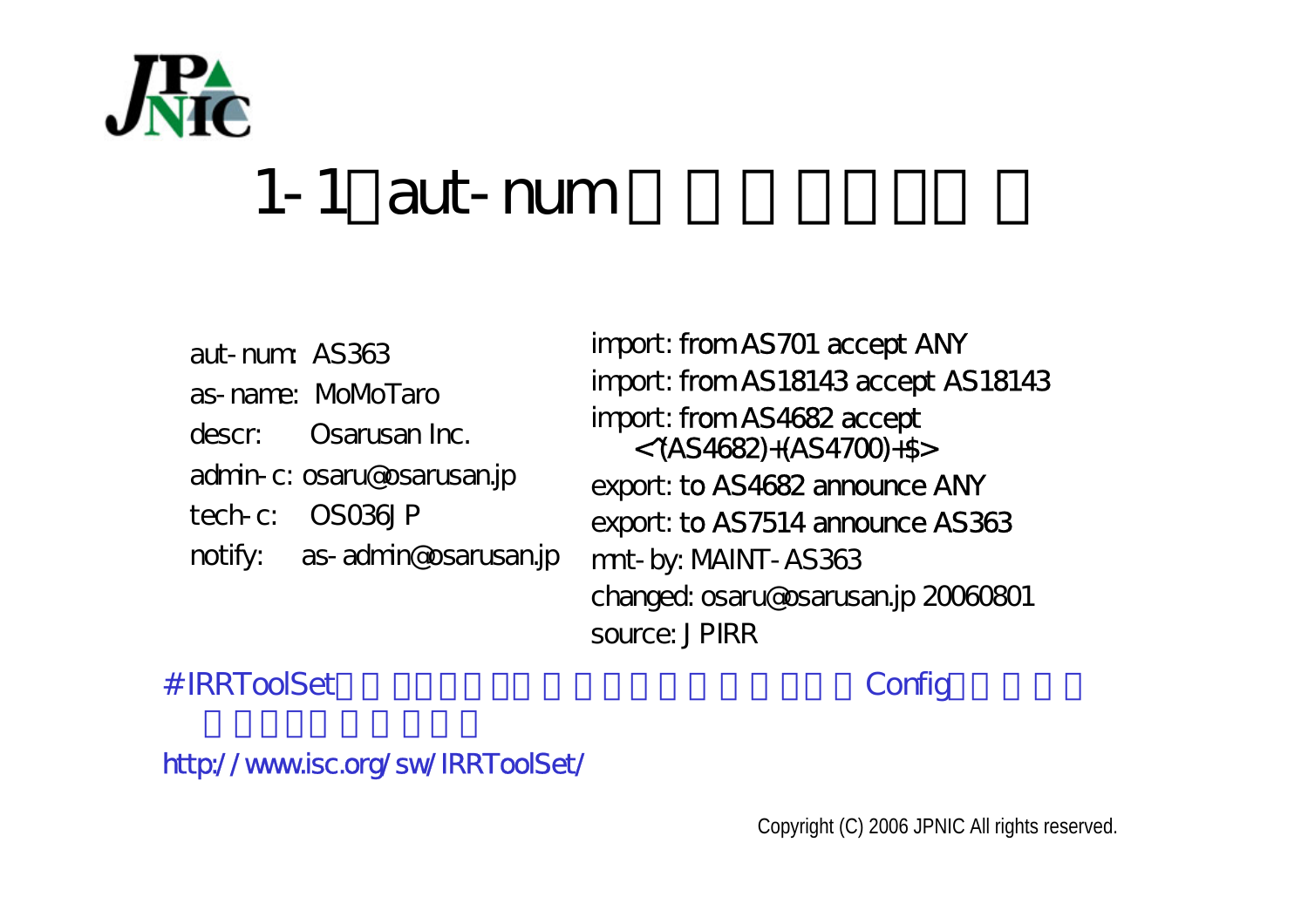

## 2. ISP

•ISP Peer AS363 aut-num

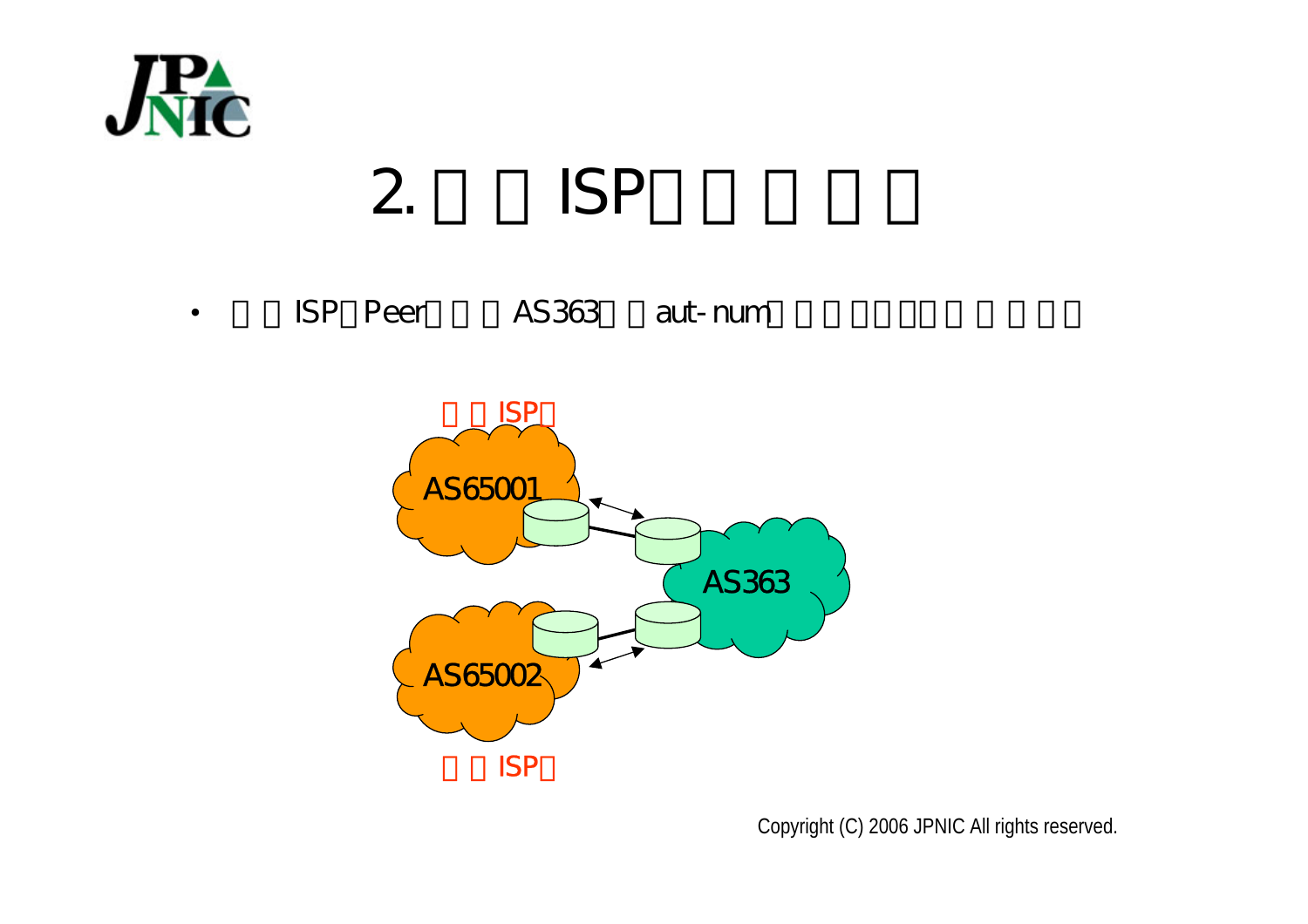

# $2-1$ . ISP

•ISPAS65001 Peer AS363 aut-num

#### import: from AS65001 accept ANY export: to AS65001 announce AS363

 $# ANY$ 

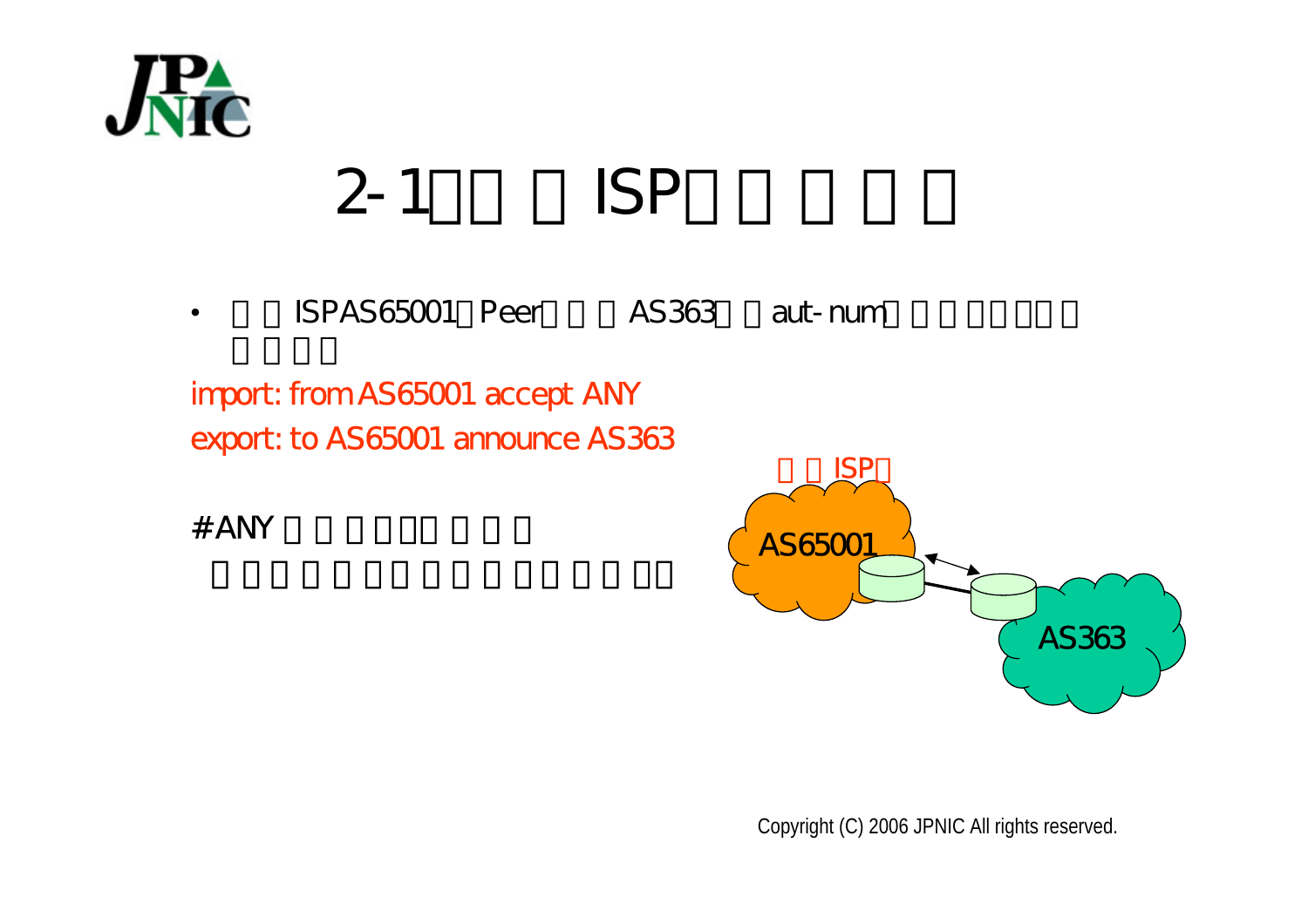

 $2-2$  ISP

•**ISPAS65002** aut-num

import: from AS65001 accept ANY Import: from AS65002 accept ANY export: to AS65001 announce AS363 export: to AS65002 announce ANY

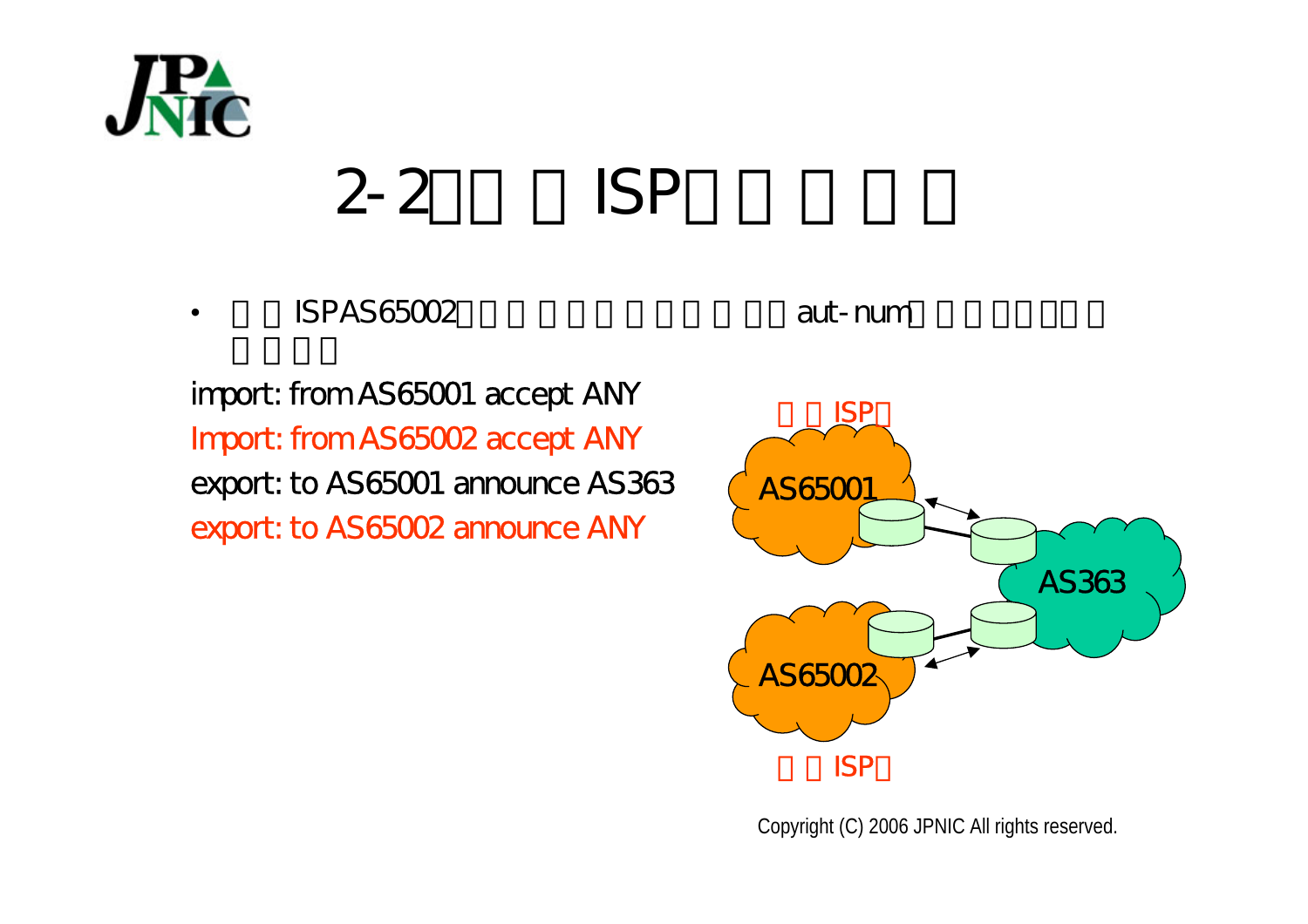

# $2-3$  ISP

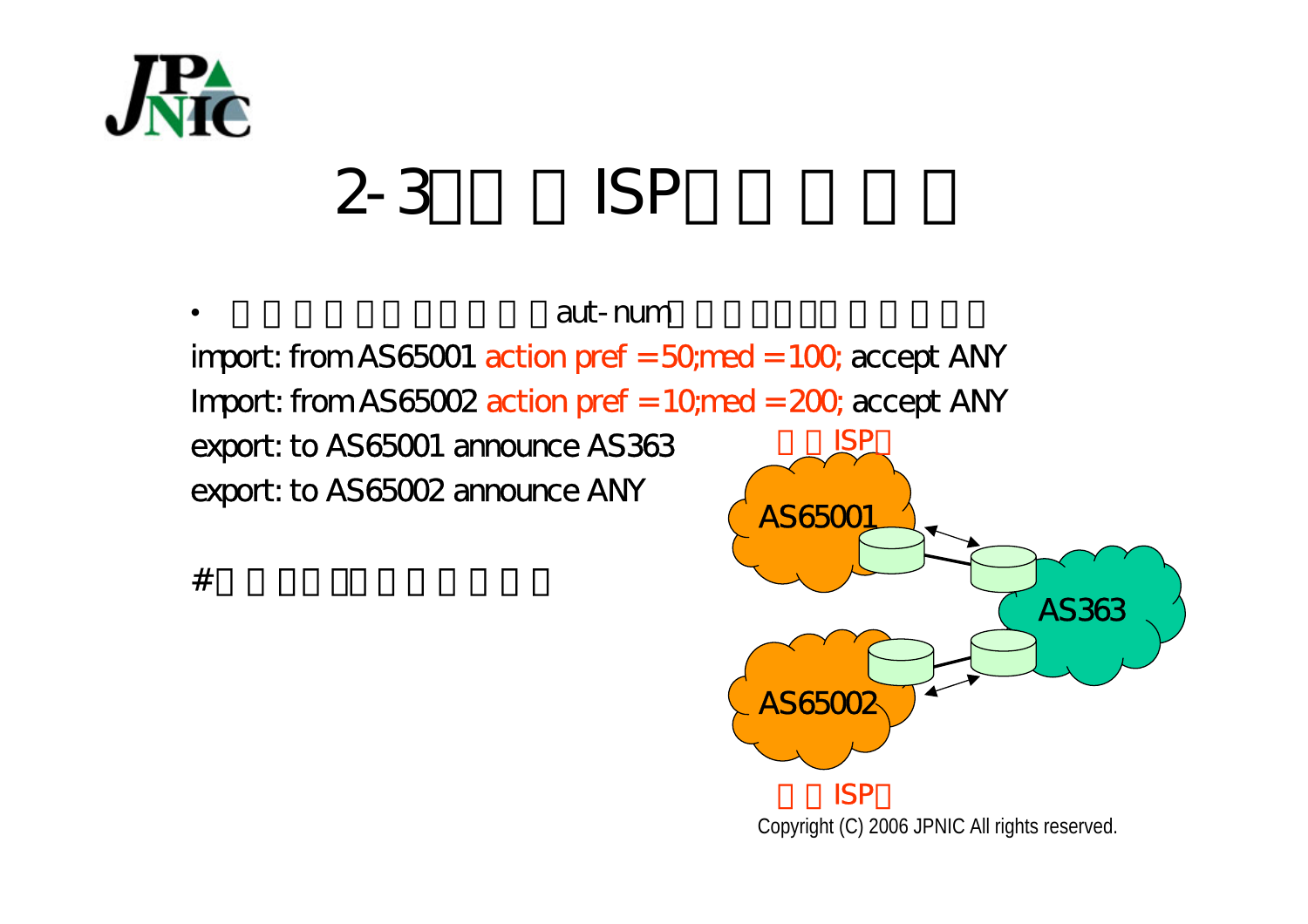

•

# $2-4$  ISP

Prefix aut-num

export: to AS65001 action med=100 announce AS65001 AND {127.0.0.0/16, 10.0.0.0/8} export: to AS65002 action med=200 announce AS65001 import: from AS65001 accept ANY Import: from AS65002 accept ANY AS65001

 $\#$   $\qquad$  $#$  AND  $# OR$ 

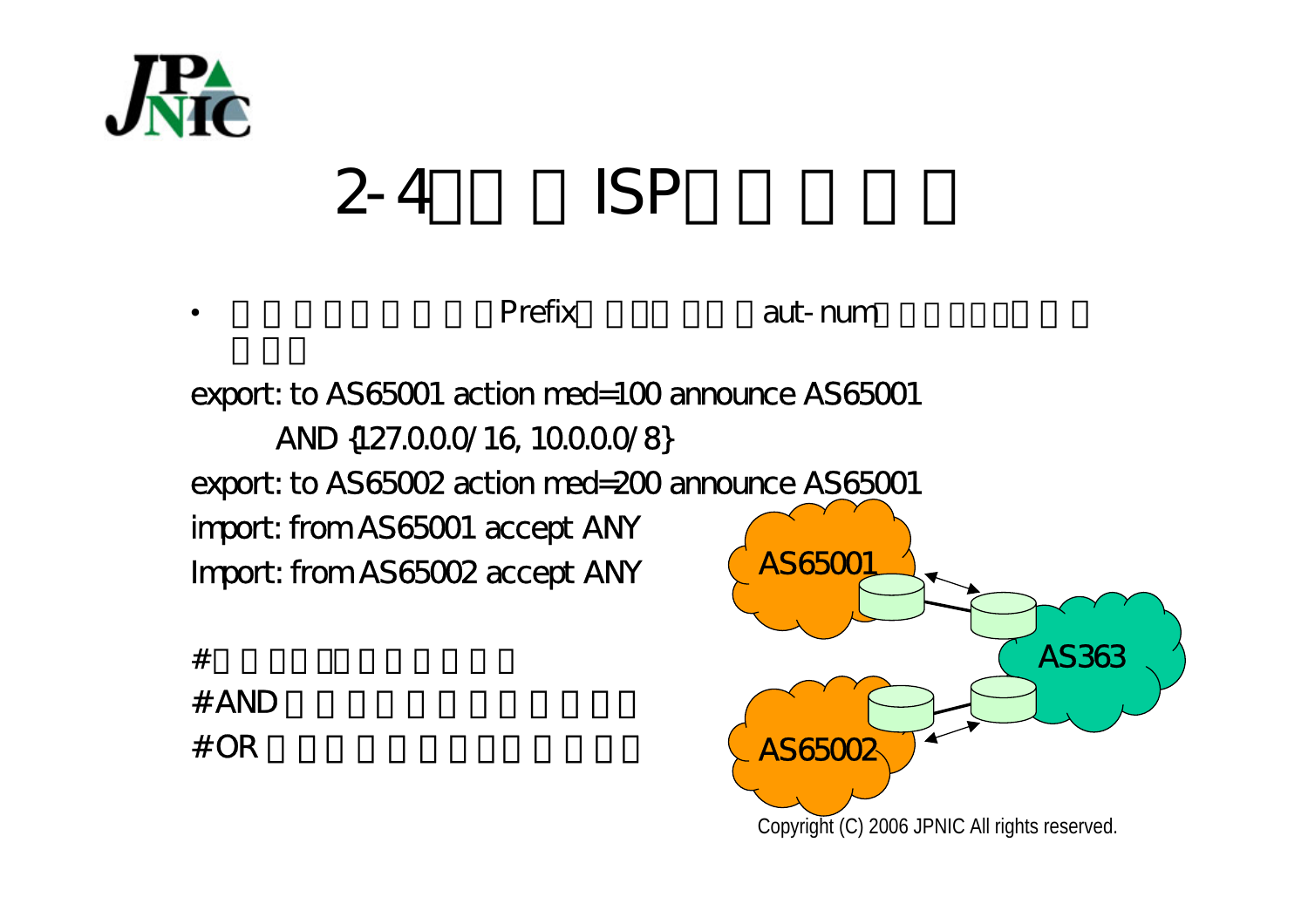

### 3. BGP

 $\bullet$ 

AS363 aut-num

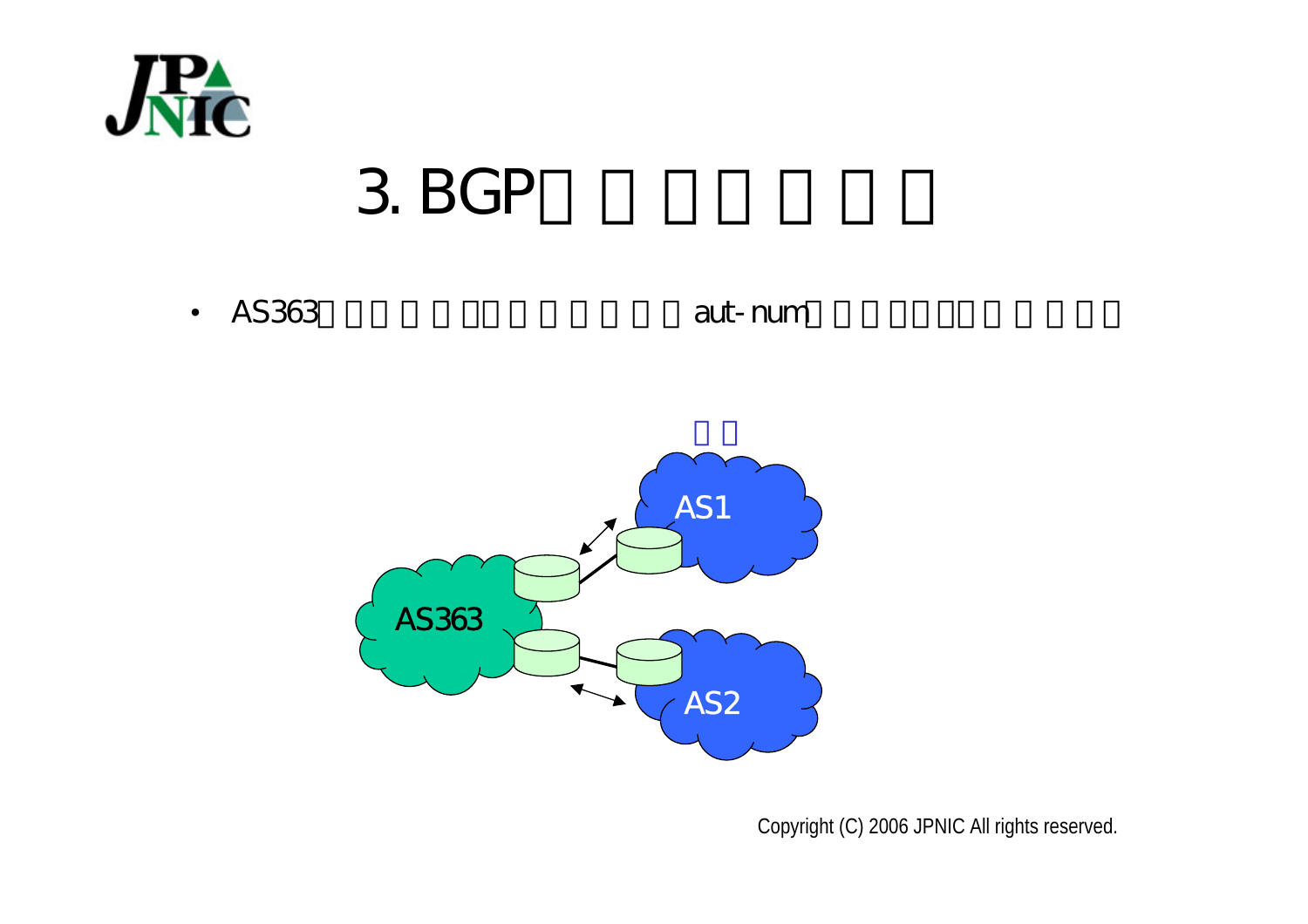

### 3-1 BGP

• AS363 Full Route extending aut-num import: from AS1 accept AS1 Import: from AS2 accept PeerAS export: to AS1 announce ANY export: to AS2 announce ANY

 $#$  ANY AS363

 $#$  PeerAS = from AS  $PeerAS = AS2$ 



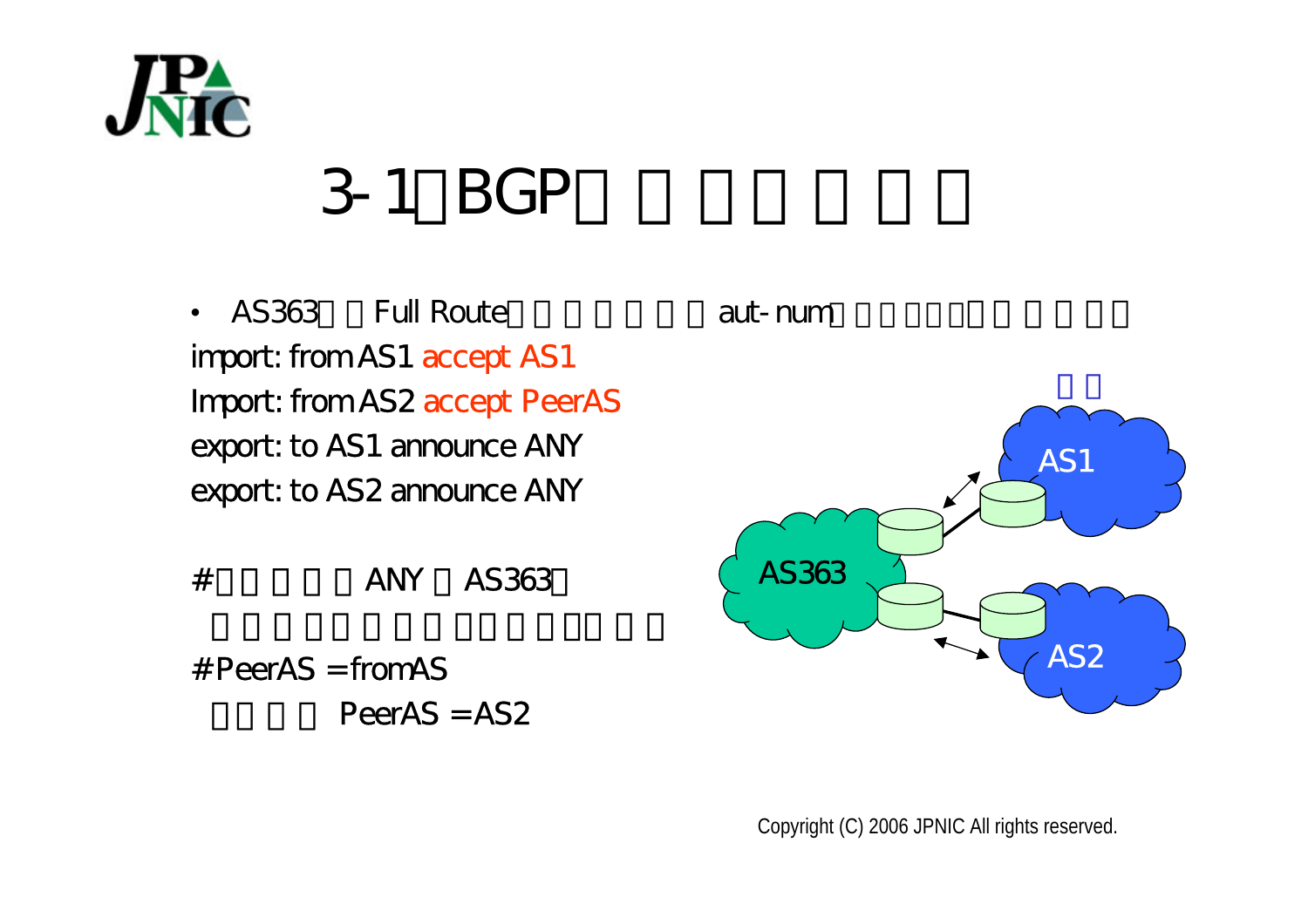

### $3-2$  BGP

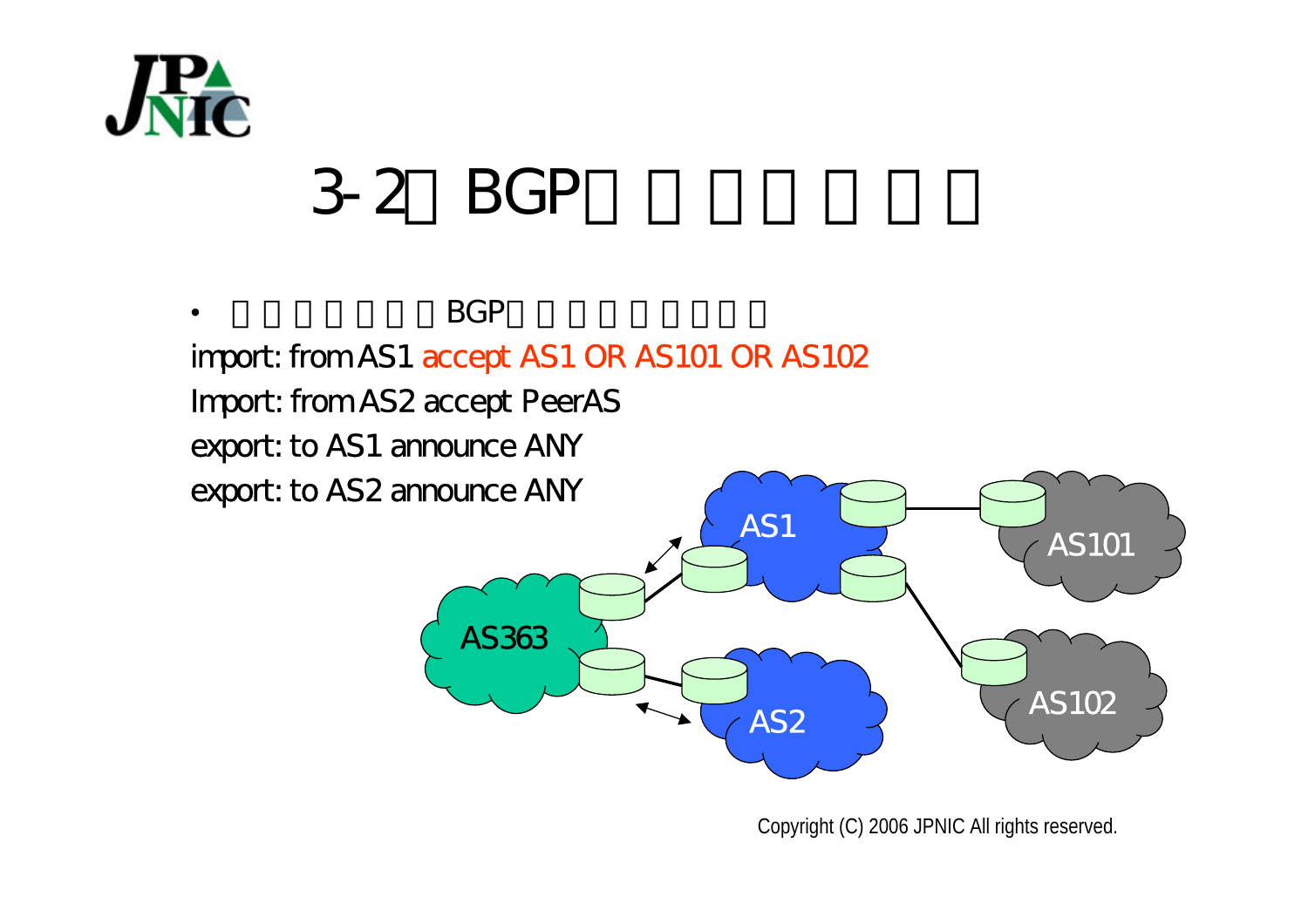

### $3-3$  BGP

 $\bullet$ as-set

import: from AS1 accept AS1:AS-CUSTOMERS Import: from AS2 accept PeerAS export: to AS1 announce ANY export: to AS2 announce ANY

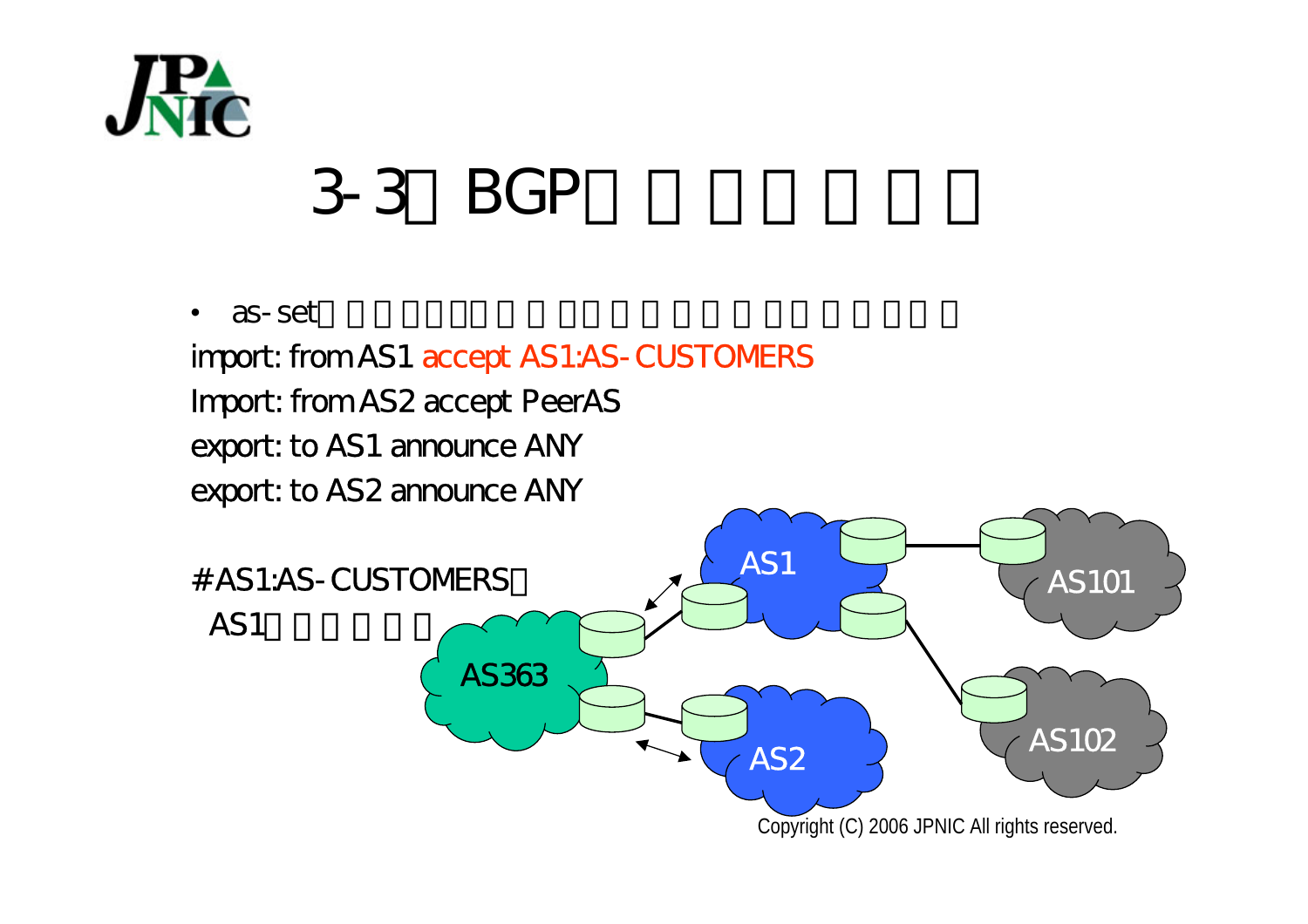

### 3-3 BGP ( )

• AS1 as-set AS1 ISP(ASO36) as-set : AS1:AS-CUSTOMERS members : AS101, AS102 mbrs-by-ref : MAINT-AS1

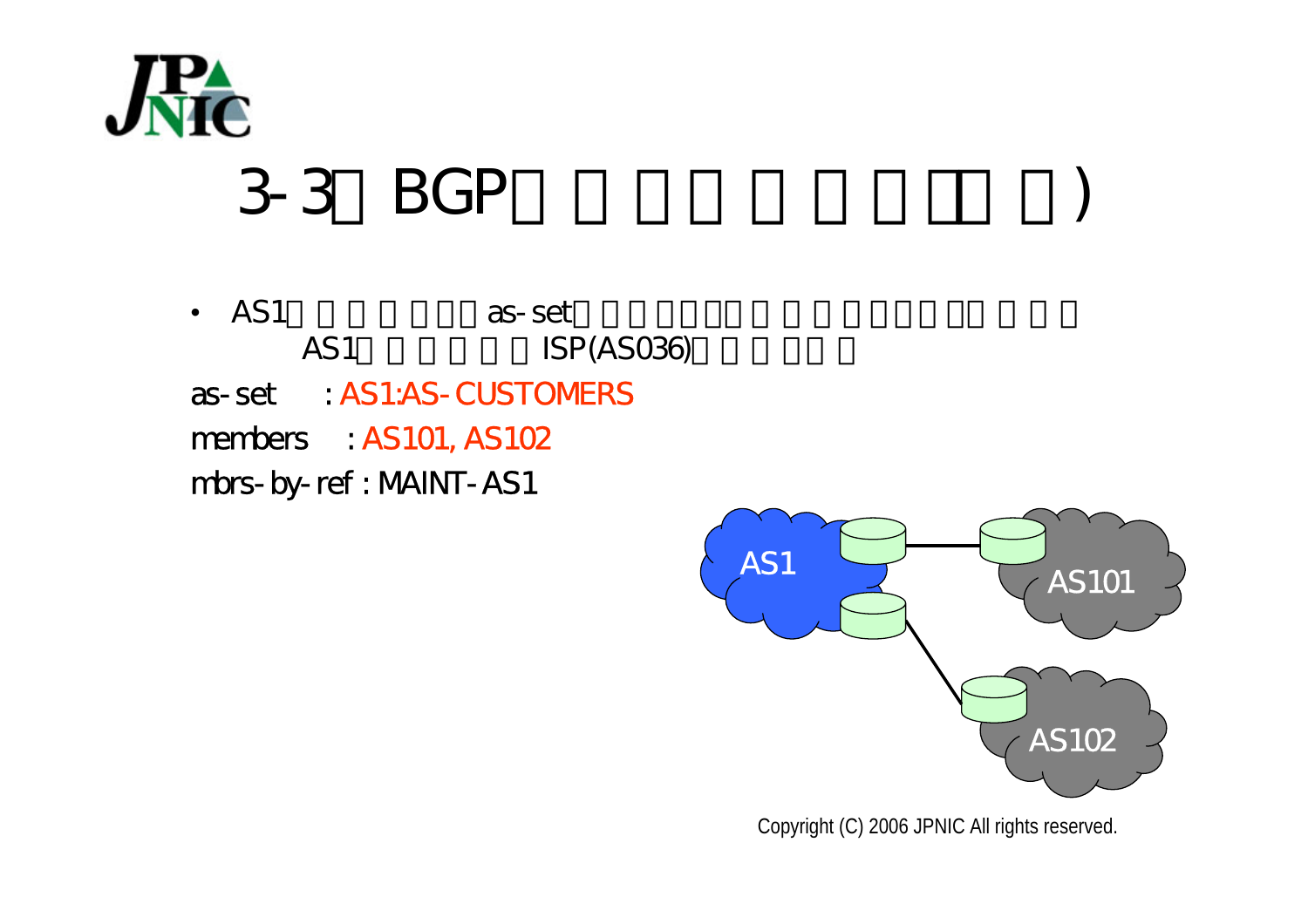

### Equivalent-Peer

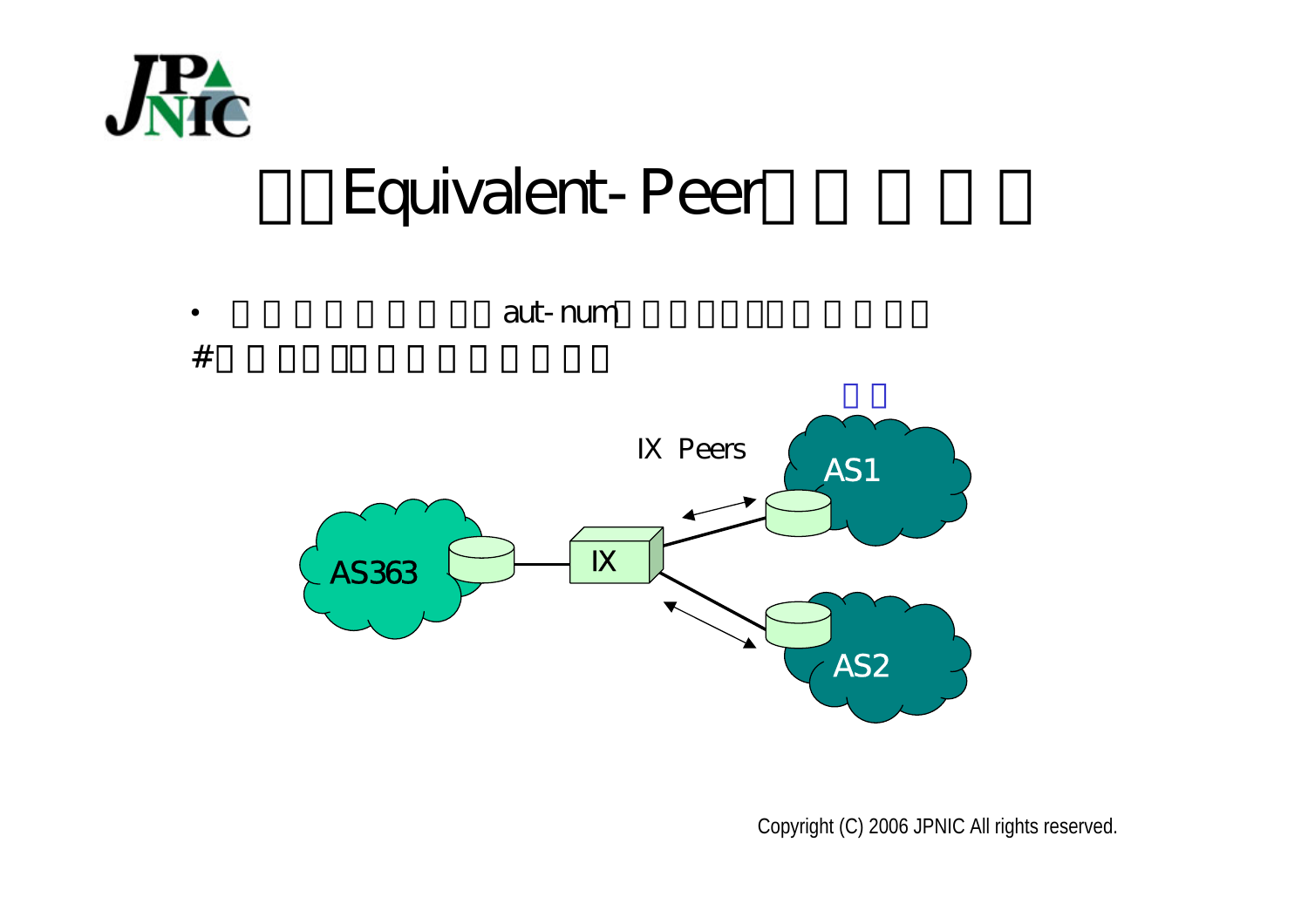

#### 4-1.Equivalent-Peer



Copyright (C) 2006 JPNIC All rights reserved.

AS1002